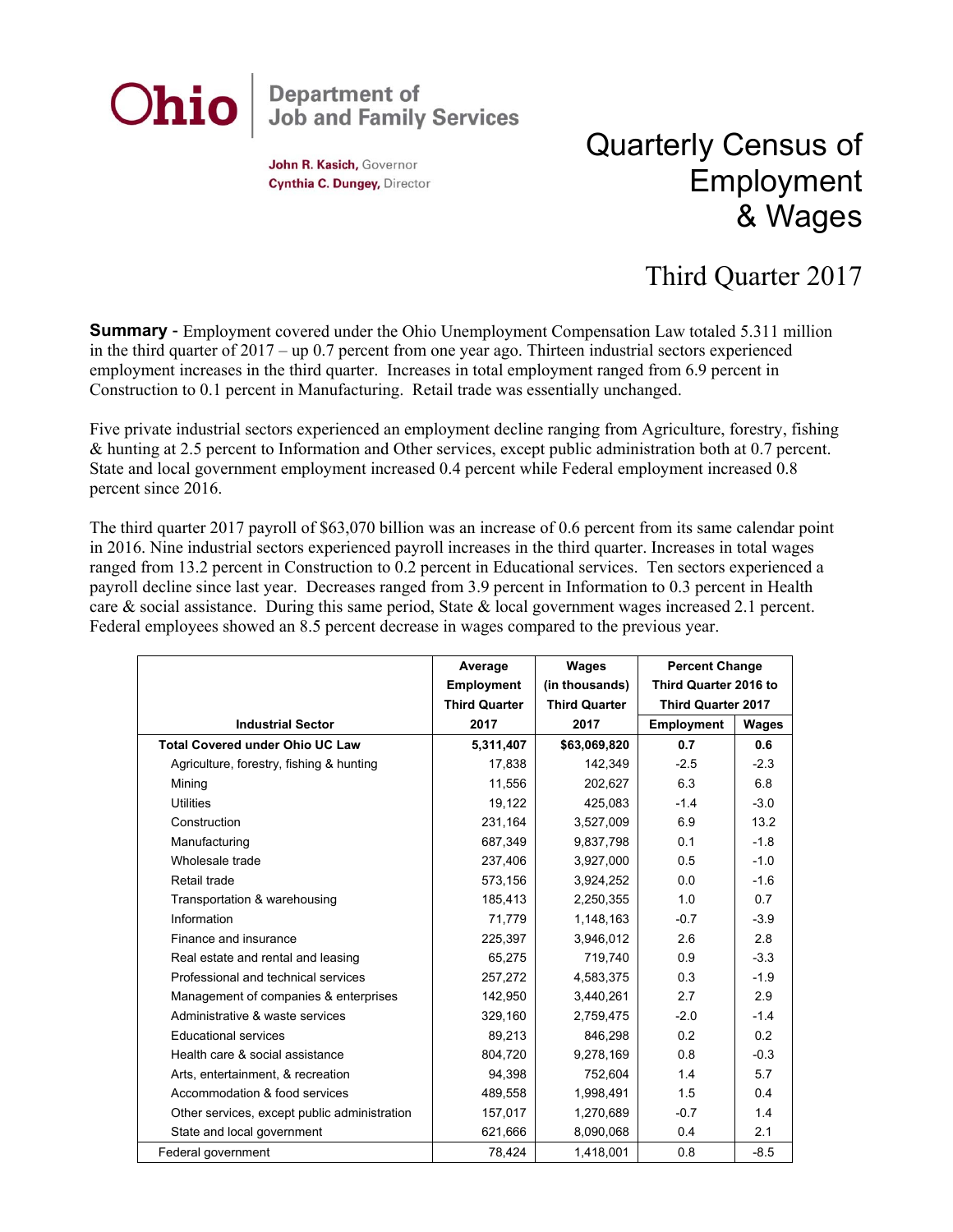Seven of Ohio's largest counties experienced employment increases from their third quarter 2016 levels. Increases ranged from 2.5 percent in Butler County to 0.1 in Summit County. Three counties experienced employment decreases ranging from 1.9 percent in Lucas County to 0.1 percent in Cuyahoga County.

Five of Ohio's ten largest counties experienced payroll increases since 2016. Payroll gains ranged from 2.1 percent in Butler County to 0.4 percent in Cuyahoga County. Five counties experienced payroll decrease ranging from 4.3 percent in Lucas County to 0.7 percent in Montgomery County.

|                                        | Average              | Wages                | <b>Percent Change</b>     |        |
|----------------------------------------|----------------------|----------------------|---------------------------|--------|
|                                        | <b>Employment</b>    | (in thousands)       | Third Quarter 2016 to     |        |
|                                        | <b>Third Quarter</b> | <b>Third Quarter</b> | <b>Third Quarter 2017</b> |        |
| <b>Industrial Sector</b>               | 2017                 | 2017                 | <b>Employment</b>         | Wages  |
| <b>Total Covered under Ohio UC Law</b> | 5,311,407            | \$63,069,820         | 0.7                       | 0.6    |
| <b>Butler</b>                          | 154,183              | \$1,803,658          | 2.5                       | 2.1    |
| Cuyahoga                               | 707,821              | \$9,364,483          | $-0.1$                    | 0.4    |
| Franklin                               | 740,794              | \$9,882,140          | 1.9                       | 1.3    |
| Hamilton                               | 509,236              | \$7,201,336          | 0.9                       | 1.1    |
| Lorain                                 | 97,720               | \$979,765            | 1.3                       | $-1.7$ |
| Lucas                                  | 204,312              | \$2,323,498          | $-1.9$                    | $-4.3$ |
| Mahoning                               | 95,597               | \$900,236            | $-1.5$                    | $-1.8$ |
| Montgomery                             | 251,719              | \$2,807,565          | 1.1                       | $-0.7$ |
| Stark                                  | 158,263              | \$1,578,163          | 0.7                       | 0.7    |
| Summit                                 | 265,942              | \$3,052,850          | 0.1                       | $-2.4$ |
| All other counties                     | 2,125,820            | \$23,176,126         | 0.8                       | 1.3    |

The chart that follows presents the percentage of Ohio covered employment in each of the ten largest counties and all other counties combined. Ten of Ohio's 88 counties account for nearly 60 percent of the state's covered employment.



## **Percentage of Third Quarter 2017 Employment - Ten Largest Counties**